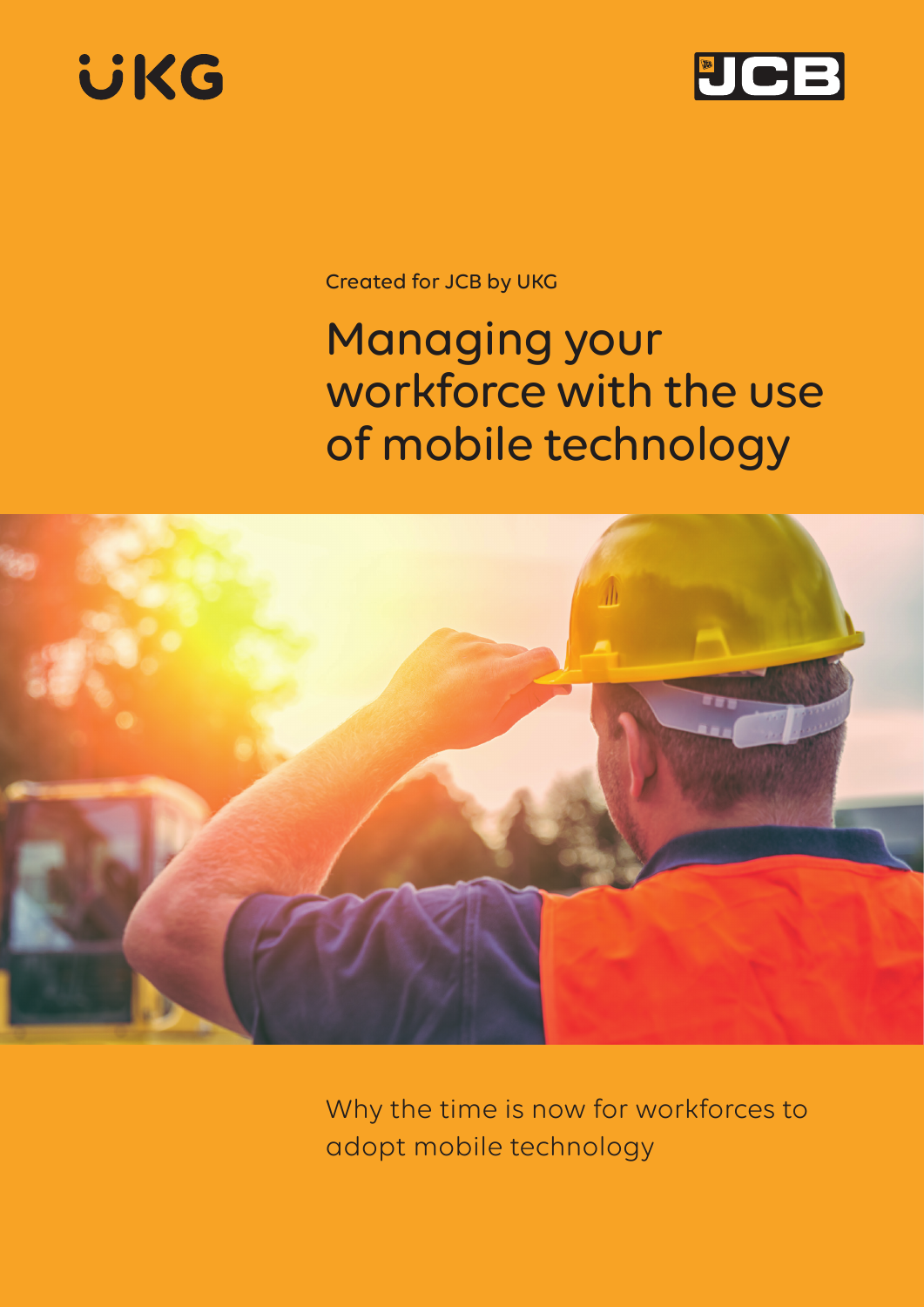# **UKG**

## **Overview**

Mobile computing and communications are two of technology's most pervasive, influential and long-running trends. From the first 'luggable', suitcase-sized laptops of the early 1980s, the first pocked-sized computers of the late 1980s and the first smartphones of the 1990s there has been insatiable demand for portable processing, storage and communications.

One of the most difficult challenges in the workplace is to provide visibility for both managers and employees, helping them to stay abreast of changes, communicate effectively and allocate resources in a timely manner.

Mobile computing and communications are parts of the fabric of modern digital life. Companies that don't recognise that fact and fail to put their workforce management and HCM capabilities into the hands of mobile users risk severe damage to their efficiency and their ability to attract and retain talented employees.

This mini white paper answers the following questions:

- What is the role of mobile technology in workforce management?
- Why is mobile technology important and why now?
- How can I get the most out of a mobile solution?
- What benefits will I see as a result of improved mobile technology?

### What is the role of mobile technology in workforce management?

One of the most difficult challenges in the workplace is to provide visibility for both managers and employees, helping them to stay abreast of changes, communicate effectively and allocate resources in a timely manner. Workforce management software and services help by providing the tools to keep on top of time and attendance, managing shifts, scheduling people and resources, timesheets, benefits accrued, salary records and more.

But workforce management systems can become neglected and therefore less effective and accurate if they are difficult to use or inconvenient to access.

And if workforce management disciplines aren't being rigorously adhered to, the result can be incorrect and outdated information. This leads to a lack of efficiency and automation at least and physical security risks at worst. For example, if the right people skills are not matched to the right jobs or if health-and-safety checks are not recorded.

Using mobile devices and optimised apps or software makes keeping track of processes much simpler. Employees can update managers on work in progress and their availability for tasks, see changes to shift requests and access the information they need to do their jobs, from any location.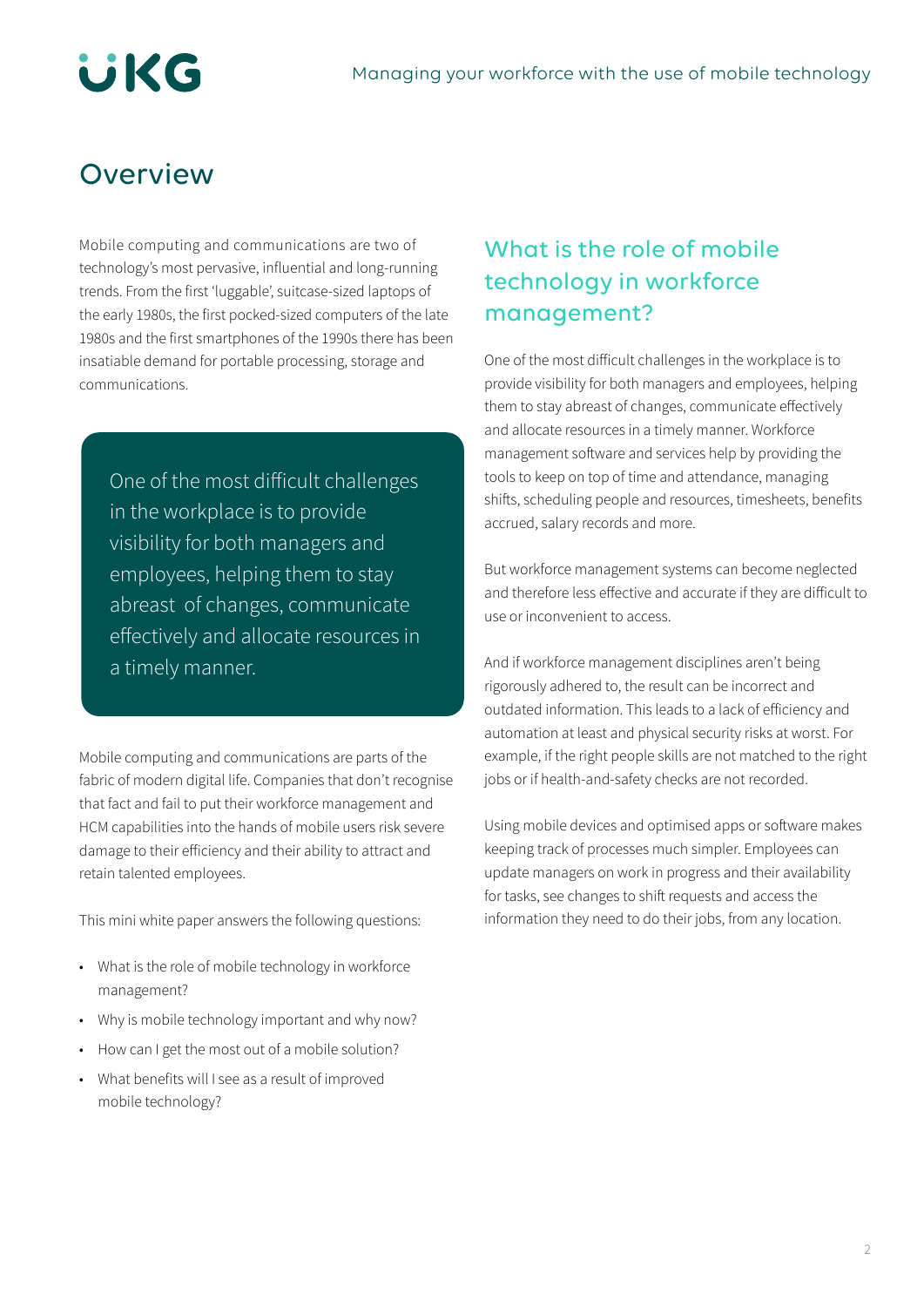## **UKG**

### Why is mobile technology important and why now?

Mobile computing is just as important in small and medium sized businesses as it is in large enterprises. In 2014, SMB Group found that 95 percent of companies with 50-999 staff used mobile devices<sup>1</sup>. Some 67 percent viewed their mobile solutions as critical and 55 percent felt that mobile apps would eventually replace come of their current business applications. The ability to work from anywhere and at any time was seen as the number-one advantage.

#### **Top benefits of mobile solutions (Source: SMB Group) % Percentage seeing as a leading benefit**

**58%** Improves productivity because we can work any time, anywhere

**55%** Better access to people and information to make better/ faster decisions

**47%** Improves customer service

**41%** Can perform specific business functions without being in the office

**24%** Reduces operating costs

### How can I get the most out of a mobile solution?

Human resources tools are changing fast. The period between 2013 and 2016 saw a 70 percent increase in organisations investing in mobile-enabled HR technologies, according to Deloitte<sup>2</sup>. That's in part because HR departments can reach 51 percent more employees by investing in self-service, mobile and helpdesk solutions<sup>3</sup>.

As the ability to recruit and retain top people becomes the key competitive differentiator for companies in the knowledge economy, ensuring that human capital management (HCM) tools are available across devices and places becomes critical.

<sup>1</sup> Moving Ahead with Mobile Workforce Management Solutions (SMB Group)

3 2015-2016 HR Systems Survey Results (Sierra-Cedar)

Attractions of mobility in HR/HCM tools include:

#### **Attractions of mobility in HR/HCM tools include:**

Attracting and retaining talent. Engaged employees will want to see their goals and targets from any device and be able to update their profiles, holiday bookings and other details from anywhere. Having mobile HR services supports this. For Millennials and other young workers brought up as mobile, digital natives and accustomed to snappy, highly responsive and intuitive systems, this will become particularly important.

#### **Managing the employee lifecycle.**

From 'pre-hire to retire', employees need to feel supported and be able to access services and have an audit trail and 360-degree view of their careers and opportunities. Having a system that not only acts as a system of record but also shows opportunities and potential new developments within the organisation will provide reassurance and help to increase energy and loyalty across the workforce.



Human resources tools are changing fast. The period between 2013 and 2016 saw a 70 percent increase in organisations investing in mobile enabled HR.

<sup>2</sup> Global Human Capital Trends 2016 (Deloitte University Press)